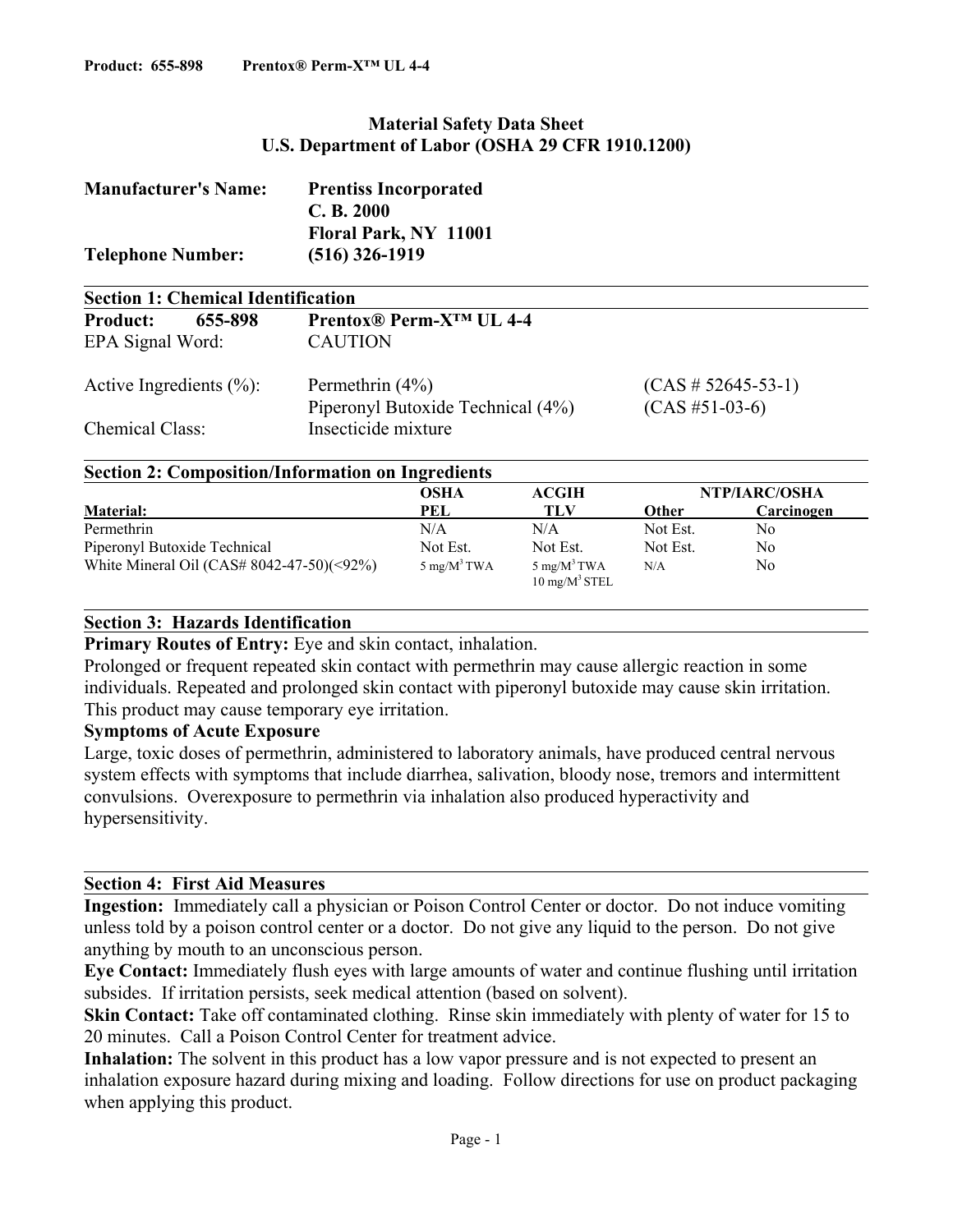**Note to Physician:** Contains petroleum distillate – vomiting may cause aspiration hazard.

**Section 5: Fire Fighting Measures** 

**Fire and Explosion**  Flash Point (Test Method):  $260^{\circ}$  F (TCC) Flammable Limits (% in air): Lower: N/A Upper: N/A

# **Unusual Fire, Explosion and Reactivity Hazards**

The solvent in this product may generate dense smoke when burning. Carbon monoxide, carbon dioxide and other oxides may be generated as products of combustion.

## **In case of Fire**

Use water fog, dry chemical, foam or CO2 extinguishing media. Wear full protective clothing and selfcontained breathing apparatus. Evacuate nonessential personnel from the area to prevent human exposure to fire, smoke, fumes or products of combustion. Prevent use of contaminated buildings, area and equipment until decontaminated. Use as little water as possible to prevent spread of contaminated runoff.

# **Section 6: Accidental Release Measures**

Wear chemical safety glasses with side shields or chemical goggles, rubber gloves, rubber boots, longsleeved shirt, long pants, to prevent contact with spilled material. For small spills, cover the spill with an absorbent material such as pet litter. Sweep up and place in an approved chemical container. Wash the spill area with water containing a strong detergent, absorb with pet litter or other absorbent material, sweep up and place in a chemical container. Seal the container and handle in an approved manner. Flush the area with water to remove any residue. Do not allow wash water to contaminate water supplies.

## **Section 7: Handling and Storage**

Store the material in a well-ventilated, secure area, out of the reach of children and domestic animals. Do not store food, beverages or tobacco products in the storage area. Prevent eating, drinking, tobacco usage, and cosmetic application in areas where there is a potential for exposure to the material. Always wash thoroughly after handling.

## **Section 8: Exposure Controls/Personal Protection**

**Ingestion:** Prevent eating, drinking, tobacco usage and cosmetic application in areas where there is a potential for exposure to the material. Always wash thoroughly after handling.

**Eye Contact:** To avoid eye contact, wear safety glasses with side shields or chemical goggles. **Skin Contact:** To avoid skin contact, wear rubber gloves, rubber boots, long-sleeved shirt, and long pants.

**Inhalation:** Avoid breathing vapors or mist.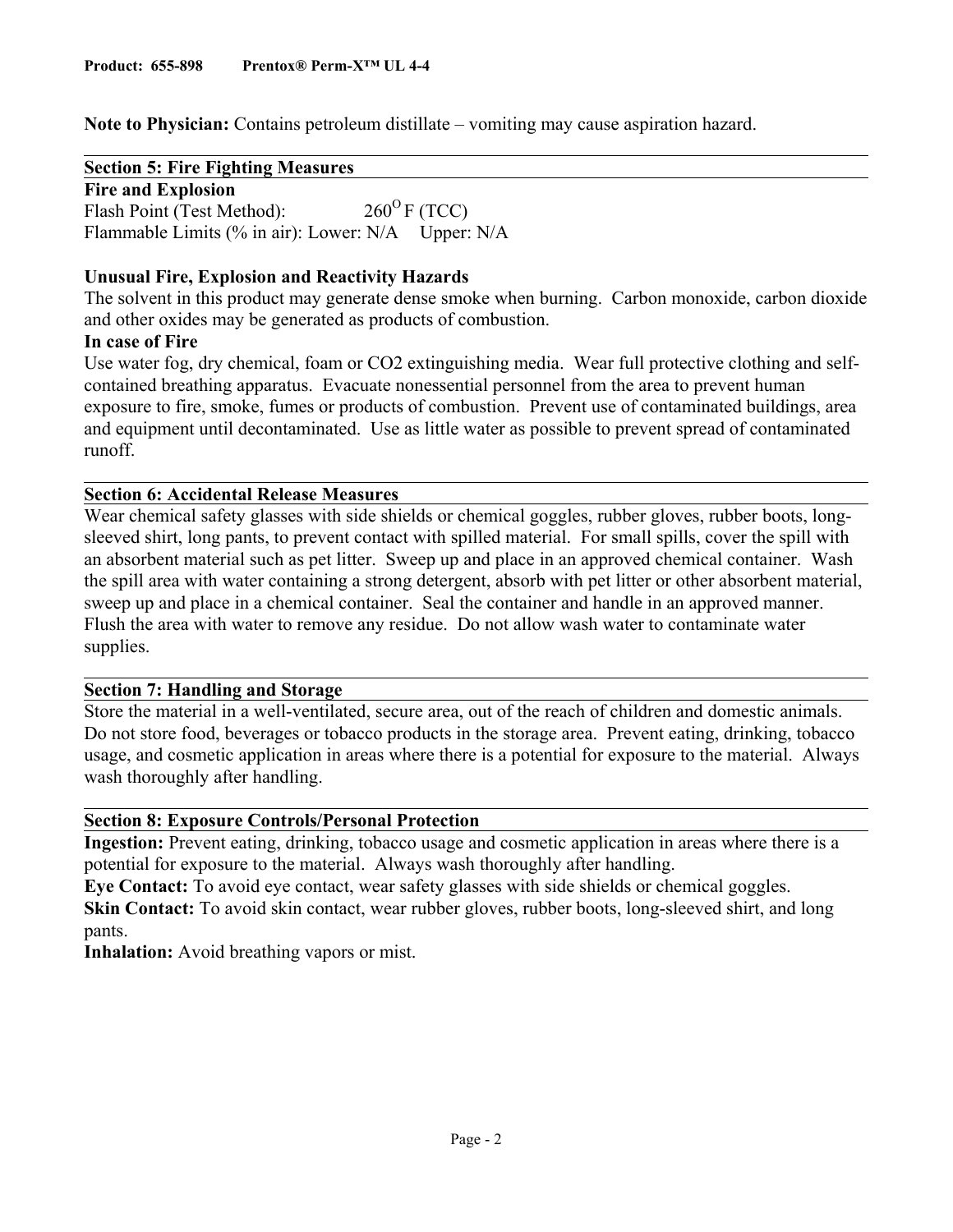| <b>Section 9: Physical and Chemical Properties</b> |                                        |  |  |
|----------------------------------------------------|----------------------------------------|--|--|
| Appearance:                                        | Clear amber liquid                     |  |  |
| Odor:                                              | Slight solvent and licorice.           |  |  |
| Melting Point:                                     | N/A                                    |  |  |
| <b>Boiling Point:</b>                              | N/D                                    |  |  |
| Specific Gravity/Density:                          | 0.9807                                 |  |  |
| $pH$ :                                             | N/A                                    |  |  |
| Solubility in water:                               | Oil solution, will not mix in water.   |  |  |
| Vapor Pressure:                                    | Solvent - <1 mm Hg @ 70 <sup>o</sup> F |  |  |
| % Volatile by volume:                              | Solvent $-39%$                         |  |  |
|                                                    |                                        |  |  |

# **Section 10: Stability and Reactivity**

## **Reactivity:**

| $\ldots, \ldots$          |                                                                |
|---------------------------|----------------------------------------------------------------|
| Stability                 | Stable                                                         |
| Hazardous Polymerization: | Will not occur                                                 |
| Conditions to avoid:      | Flame, heat, ignition sources and strong oxidizers or reducing |
|                           | agents.                                                        |

# **Hazardous Decomposition Products:**

Carbon monoxide and/or carbon dioxide. Chlorine and hydrogen chloride may be formed.

| <b>Section 11: Toxicological Information</b> |                                                                 |                                                                                                                                                                                                                                                                                                    |
|----------------------------------------------|-----------------------------------------------------------------|----------------------------------------------------------------------------------------------------------------------------------------------------------------------------------------------------------------------------------------------------------------------------------------------------|
| <b>Acute Toxicity/Irritation Studies</b>     |                                                                 |                                                                                                                                                                                                                                                                                                    |
| <b>Ingestion:</b>                            | Oral $LD_{50}$ (Rat):                                           | $>500$ to $< 5,000$ mg./Kg. (female)                                                                                                                                                                                                                                                               |
|                                              |                                                                 | $>5,000$ mg./Kg. (male)                                                                                                                                                                                                                                                                            |
| Dermal:                                      | Dermal $LD_{50}$ (Rat): $>2,000$ mg/Kg.                         |                                                                                                                                                                                                                                                                                                    |
| <b>Inhalation:</b>                           | 4-hour LC <sub>50</sub> (Rat): $>2.02$ mg./L.                   |                                                                                                                                                                                                                                                                                                    |
| <b>Eye Contact:</b>                          | Minimally irritating                                            |                                                                                                                                                                                                                                                                                                    |
| <b>Skin Contact:</b>                         | Non-irritating.                                                 |                                                                                                                                                                                                                                                                                                    |
| <b>Skin Sensitization:</b>                   |                                                                 | Permethrin is a skin sensitizer in some individuals.                                                                                                                                                                                                                                               |
| <b>Mutagenic Potential:</b>                  | Permethrin and Piperonyl Butoxide did not produce any mutagenic |                                                                                                                                                                                                                                                                                                    |
|                                              |                                                                 | effects when tested in the Ames test.                                                                                                                                                                                                                                                              |
| <b>Reproductive Hazard Potential:</b>        | Permethrin and Piperonyl Butoxide were not teratogenic when     |                                                                                                                                                                                                                                                                                                    |
|                                              | tested in rats.                                                 |                                                                                                                                                                                                                                                                                                    |
| <b>Chronic/Subchronic Toxicity Studies:</b>  |                                                                 |                                                                                                                                                                                                                                                                                                    |
| <b>Carcinogenic Potential:</b>               |                                                                 | Permethrin: A statistically significant increase of lung and liver tumors<br>was observed in female mice receiving diets containing 375 and 750<br>mg/Kg/day over 85 weeks. Piperonyl Butoxide: Marginally higher<br>incidences of benign liver tumors in mice were observed following             |
|                                              | carcinogenic effects.                                           | lifetime high dose exposures. The significance of this observation is<br>questionable and under review. The doses at which tumors were observed<br>greatly exceeded human dietary intake. At anticipated dietary exposure<br>levels, it is highly unlikely that piperonyl butoxide would result in |

**Toxicity of Other Components:** The solvent in this product is classified by IARC as a Group 3 substance ("Not classifiable as to its carcinogenicity to humans" based on inadequate animal evidence).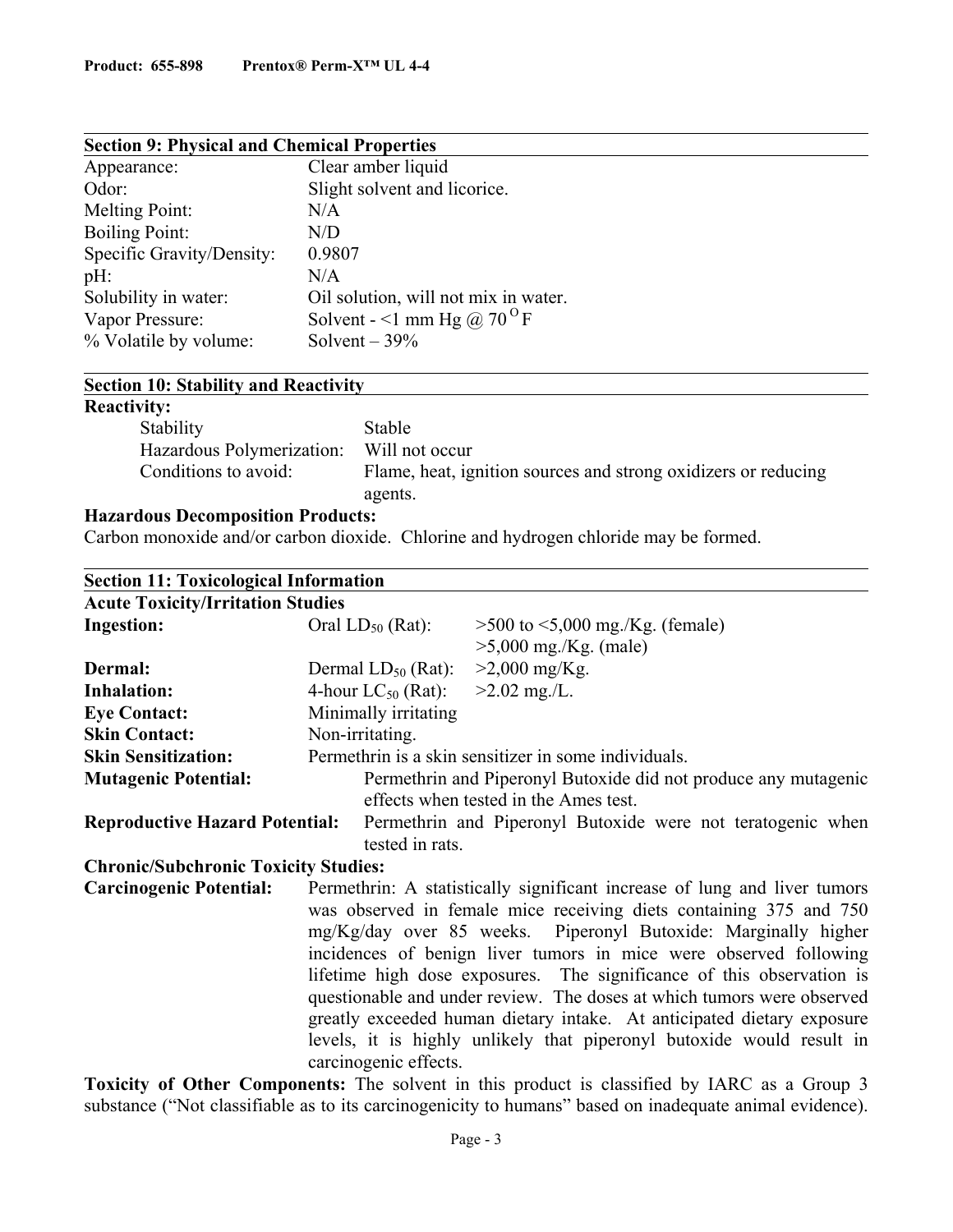IARC has also concluded that there is no evidence for the carcinogenicity of white oils when administered by routes other than by interperitoneal injection. The solvent is not carcinogenic according to the OSHA Hazard Communication Standard.

#### **Section 12: Ecological Information**

**Summary of Effects:** Permethrin and piperonyl butoxide are highly toxic to fish and other aquatic organisms. Do not apply directly to water, or to areas where surface water is present or to intertidal areas below the mean high water mark other than as instructed on the product label. Do not contaminate water by disposing of equipment washwater. Apply this product only as specified on the label.

#### **Section 13: Disposal Considerations**

**Disposal:** Do not reuse product containers. Dispose of product containers, waste containers, and residues according to Federal, State and local health and environmental regulations. **Characteristic Waste:** Ignitable **Listed Waste:** N/A

| <b>Section 14: Transport Information</b> |                                                         |  |
|------------------------------------------|---------------------------------------------------------|--|
| <b>DOT Classification:</b>               | Not regulated in available packaging                    |  |
| <b>B/L Freight Classification:</b>       | Insecticides: other than poison, NMFC item 102120       |  |
| <b>International Transportation:</b>     | VIA Ocean: Environmentally Hazardous Substance, Liquid, |  |
| N.O.S.                                   |                                                         |  |

(Permethrin), 9, UN3082, PG III Marine Pollutant

| <b>Section 15: Regulatory Information</b> |                                        |
|-------------------------------------------|----------------------------------------|
| <b>SARA Title III Classification:</b>     |                                        |
| Section 311/312:                          | Acute Health Hazard – Yes              |
|                                           | Chronic Health Hazard – Yes            |
|                                           | Fire Hazard – No                       |
|                                           | Sudden release of pressure hazard – No |
|                                           | Reactivity hazard $-$ No               |
| Section 313 chemicals:                    |                                        |
| Permethrin $(4\%)$                        | $(CAS \# 52645 - 53 - 1)$              |
| Piperonyl Butoxide (4%)                   | $(CAS \# 51-03-6)$                     |
|                                           |                                        |

**This product contains a toxic chemical or chemicals subject to the reporting requirements of Section 313 of Title III and of 40 CFR 372. Any copies or redistribution of this MSDS must include this notice.**

**Proposition 65:** Not applicable **RCRA Classification:** Ignitable **TSCA Status:** Exempt from TSCA